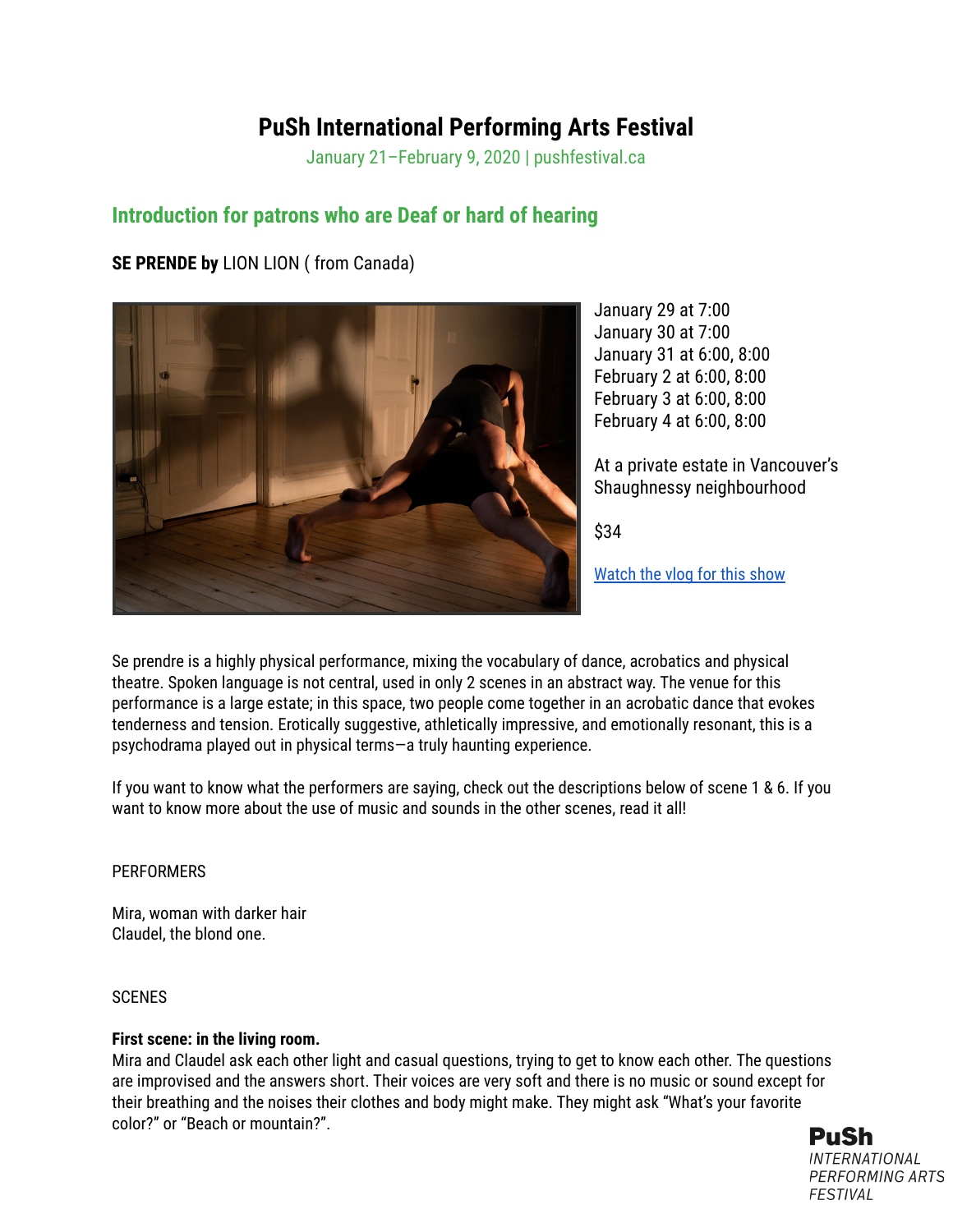One of the questions relates to swimming, another to dancing. At some point, Claudel asks Mira if she is good with plants. The answer isn't always the same. Even when they are getting closer, the questions remain weirdly formal.

After Claudel almost crashes on the wall, kind of dropped by Mira, Claudel asks: "Can you play the piano?" to break the tension. Mira says "yes" and goes to the other room. When she comes back, a soft drone music starts playing, we understand she started it.

The soundtrack is low at first and gets louder as the couple progresses their path across the wall. They no longer ask each other questions.

The musical piece is made of long synthesizer notes that fluctuate slowly and that feel very soft and intimate. The intensity and volume of the sound will grow throughout the scene, in a slow imperceptible progression.

When Mira is put higher up and after Claudel puts a plant next to her, Claudel says : "You're very pretty".

Then Claudel sits on the floor, admiring Mira and asks: "Could you tell me a story?"

Mira hesitantly, as if she is inventing the story as she is saying it goes: "There's plants… that grow… the plants are green. They like to be in the sun."

She looks at Claudel and continues: "Sometimes they grow on rocks"

Mira tells: "The plants are going to die… And we all know they are gonna die… But they don't know… so they just keep growing…"

#### **Second scene: the bliss pink room**

In this room, fairly loud music is playing. This is also a drone made of stretched out synth notes. It feels aerial and is made of higher pitch sounds. It makes the room feel endless and suspended. It sounds like the pink smoke and feels blissful, large and very soft.

At the back of the smooth sound, you can sometimes perceive a beat, like the echo of a nightclub dance music, buried in there.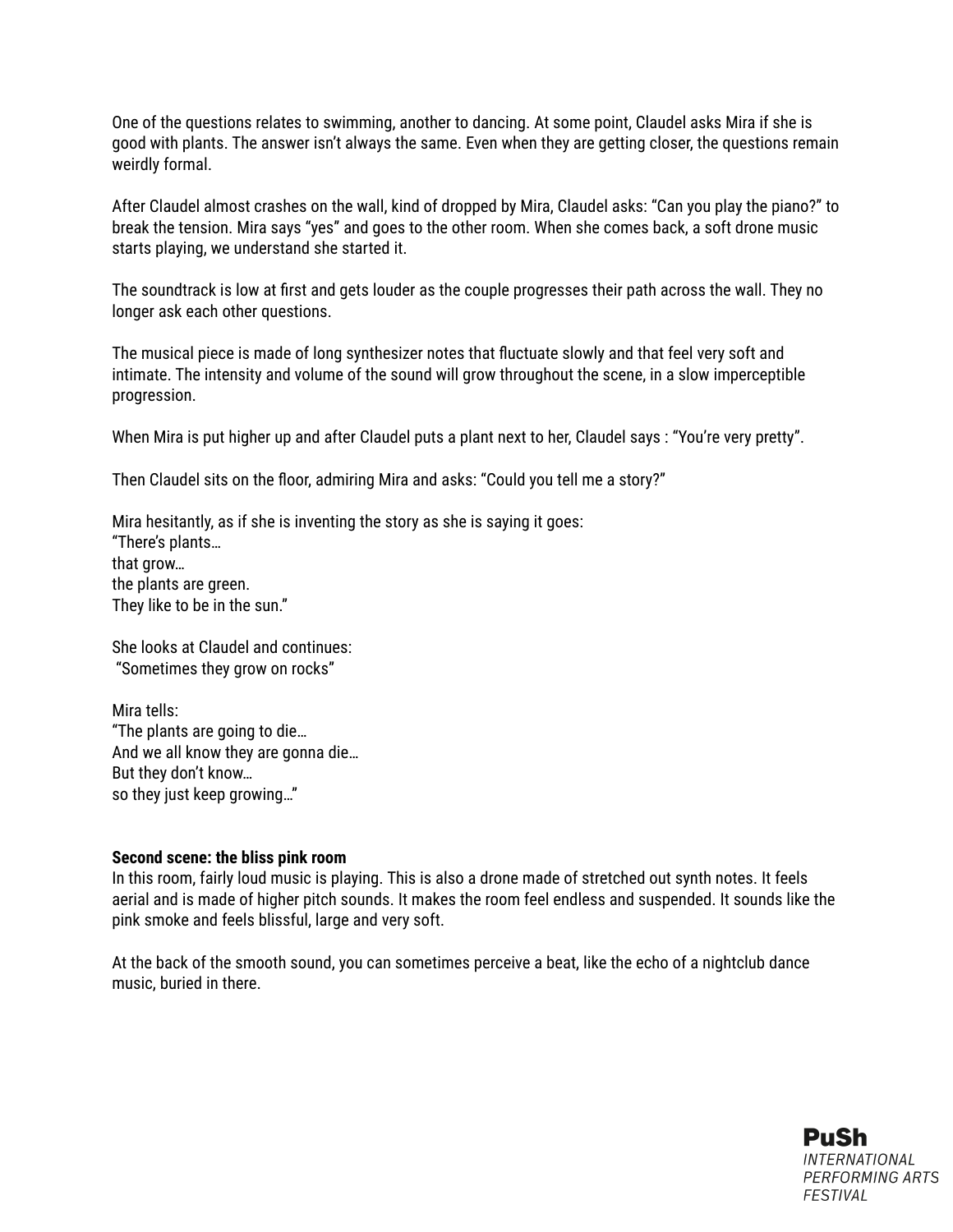#### **Third scene: the blue bedroom**

In the blue bedroom, a new soundtrack is playing. It is much lower in volume and made of repetitive melodic loops, like a confused and delicate lullaby. Opposite to the previous music, this one makes the room feel very intimate and small. We can hear the performer breath over it. When the first "ghost" is made and gets up, a second subtle layer is added to the music, making it sound distorted and aquatic. It's a bit fantastic but also subtly creepy. After the mattress is flipped, the soundtrack gets back to a bare loopy lullaby.

When Mira is sitting by herself, the sound is at its smallest, yet the loop continues faintly.

#### **Fourth scene: the kitchen and the monolithe**

In this scene, there is absolutely no music. We can hear the performers chewing and any sound from the neighbours or audience.

After the previous flowing music, this silence feels dry and cold.

#### **Fifth scene: the corridor**

When Mira opens the first door, music starts. It is a muffled melody made of chords played on an untuned piano. We can hear the performers walking in the rooms, opening doors, turning on faucets, when they are not in the corridor. The music is sad and the chords held long.

The music fades out to silence after Claudel leaves the last time. We only hear the running water in the bathroom.

#### **6th scene: the bathroom**

When they sit, they start talking very quietly.

Mira: "Did you know the bathtub is the safest place to be during a tornado?" Claudel: "No…Can you swim fast?" Mira: "No…not really. Are you afraid of drowning?" Claudel: "No. Are you afraid of sharks?" Mira: "No, I've never seen one."

After Mira goes in the bathtub.

Mira: "Would you like to join me?" Claudel: "Ok. But where?" Mira: "I like your swimsuit." Claudel: "Thanks. Have you ever seen a whale?" Mira: "Yes" Claudel: "I really like whales." Mira: "Me too. Would you like to dance?"

Claudel, as they dance: "Could you sing a song?"

Mira sing very softly to Claudel hears, words are inaudible but the melody is delicate and soft.